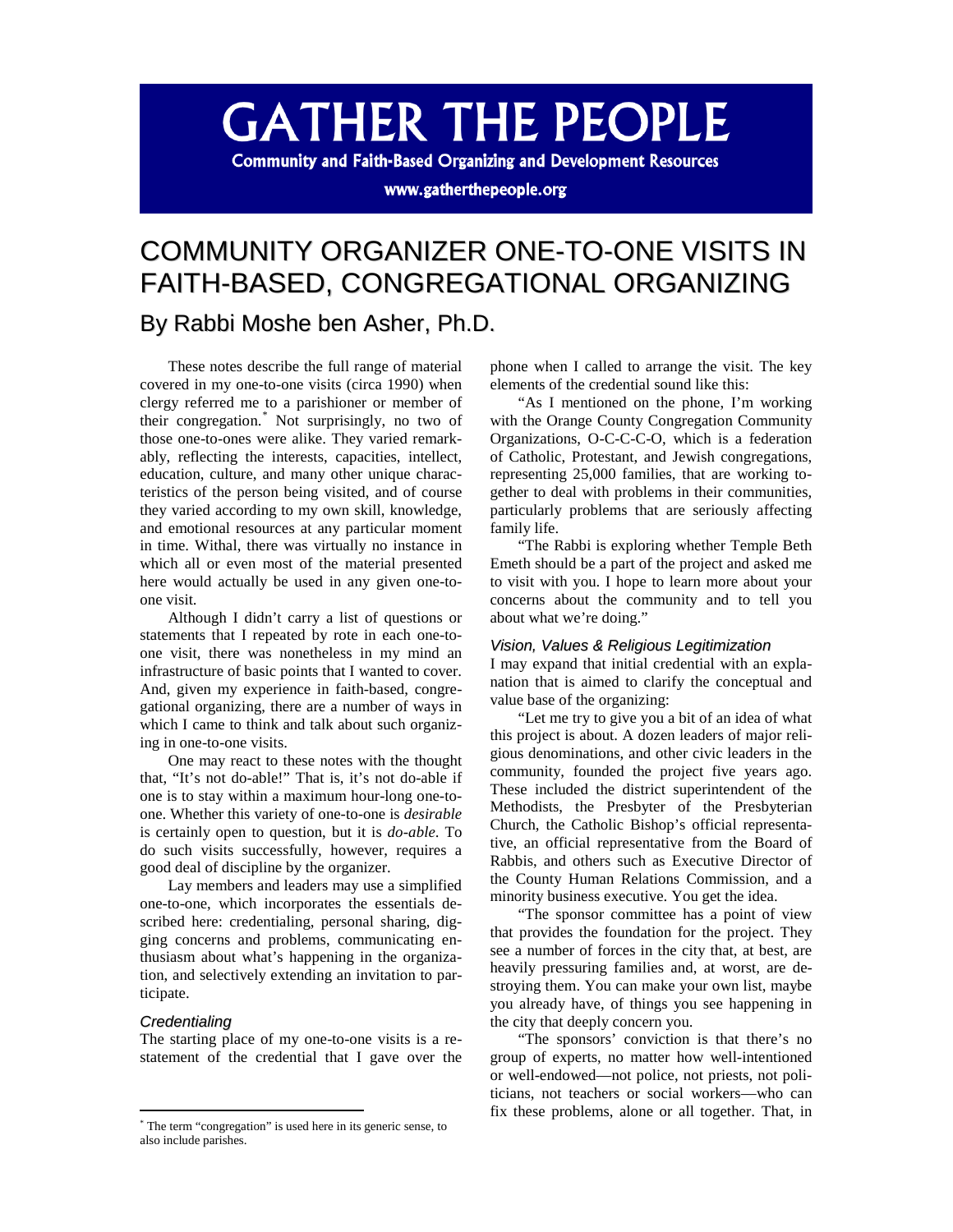fact, to deal with these problems effectively, many people like us have to be involved.

"Their conviction is that the only hope we have for that to happen is that people of faith begin working together in large numbers, people of all faiths, on an interfaith basis.

"Does that make sense to you from the point of view of your own congregation? In other words, does it make sense to you that many people in your congregation should get together, that they should begin to talk together about their deepest concerns about the life of the city and their own day-to-day pressures, that they should begin to work out a vision—if this isn't how we want to live, what do we want?—and that they should begin to find practical ways to change things? Does that make sense to you as at least part of what congregations should be doing?"

Now if I get anything other than a clear affirmative answer to that question, I'm going to dig into it. I'm going to explore it and ask questions. If I get a firm "no," that's not the role they see for their church or synagogue, I'm going to move toward closing questions fairly quickly, probably ending the visit within 10 to 20 minutes.

It's very rare, however, that I get a firm "no" answer. By and large, even people who aren't sure will give affirmative answers to the question of their congregation's role in the world. Occasionally someone will say, "I'm not sure what you mean when you talk about 'practical ways to change things.'" I reply, "I understand and that's what we're going to be talking about in a few moments—but in general does it make sense that people in the congregation should be talking about forces in the city that are destroying families and that they're beginning to work out ways to do something about those forces?"

In effect, I begin by establishing a conceptual framework for organizing, one that's legitimized by religious leaders, that says this is the way that we're looking at the world, that people of faith have to act together to do something about what's wrong.

I don't ask people what they think should be done; I don't assume that they have worked out a strategic organizing vision—which is what I propose to them. In fact, my experience has been that such open-ended questions typically elicit and reinforce nonsensical responses, leaving me one-down and taking up a good deal of valuable time trying to displace.

This process falls under the general framework of options I have in all situations of leadership development. That is, whenever I'm working to develop someone's capacities, I have three choices: asking a question, proposing alternatives, or making a statement. My decision about which is the most useful is based on an assessment of the resources of the individual—his or her experience, intellect, maturity, emotional stability, etc.—given the particular subject under discussion. If they bring substantial resources, I ask a question; if their resources are moderate, I propose alternatives for them to consider—and give them time to do that, sometimes days or weeks; and if their resources are very modest to nonexistent, I make statements followed by questions that check their understanding and agreement.

Thus my initial rap is a statement of values and vision, because in virtually all initial one-toones it's been my experience that it would be unrealistic and unproductive to raise this topic in the form of a question.

I don't want to steam-roll people into accepting things that don't make sense to them. I do, however, want to offer an engaging strategic vision, which, once they hear it, motivates them to say, "Yes, I like that, it makes sense—I'm willing to try it." When someone says, "No, I'm not sure about this—I want to think about it," I don't push or get into an argument. I test to make sure that I've clearly communicated and that they understand and, if confirmed, I let go, hopefully with grace and the private thought that most things change in time, and this person may come along at some future date, say after we've had a first successful action. We want to give people an opportunity to agree with something they can believe in and to which they can commit themselves something they're unlikely to think of on their own.

#### *Personal Biography & Surfacing Pressures*

The transition question, going back to the one-to one, was whether the strategic vision of the religious leaders made sense for this individual in their own congregation.

I listen carefully to the answer to that question. If I have any doubts about that answer, I test it. If the person looks doubtful or confused, I ask what their experience has been or what they know about the history of their congregation in this regard. I don't want to proceed too quickly to assume that they're not interested or that they are if I'm getting mixed messages about their view of the congregation's role in the world.

If the person says "yes"—in effect, that the congregation should be active in the world—I'm going to shift gears and move into personal biography: "Tell me about yourself. When did your family move here?"—or some variation that gets us into personal sharing. We're going to spend 15 or 20 minutes talking about their life, and I'm going to share a *bit* of my own personal history. This is not a game; this is not manipulation. We're really going to become acquainted and begin building a relationship.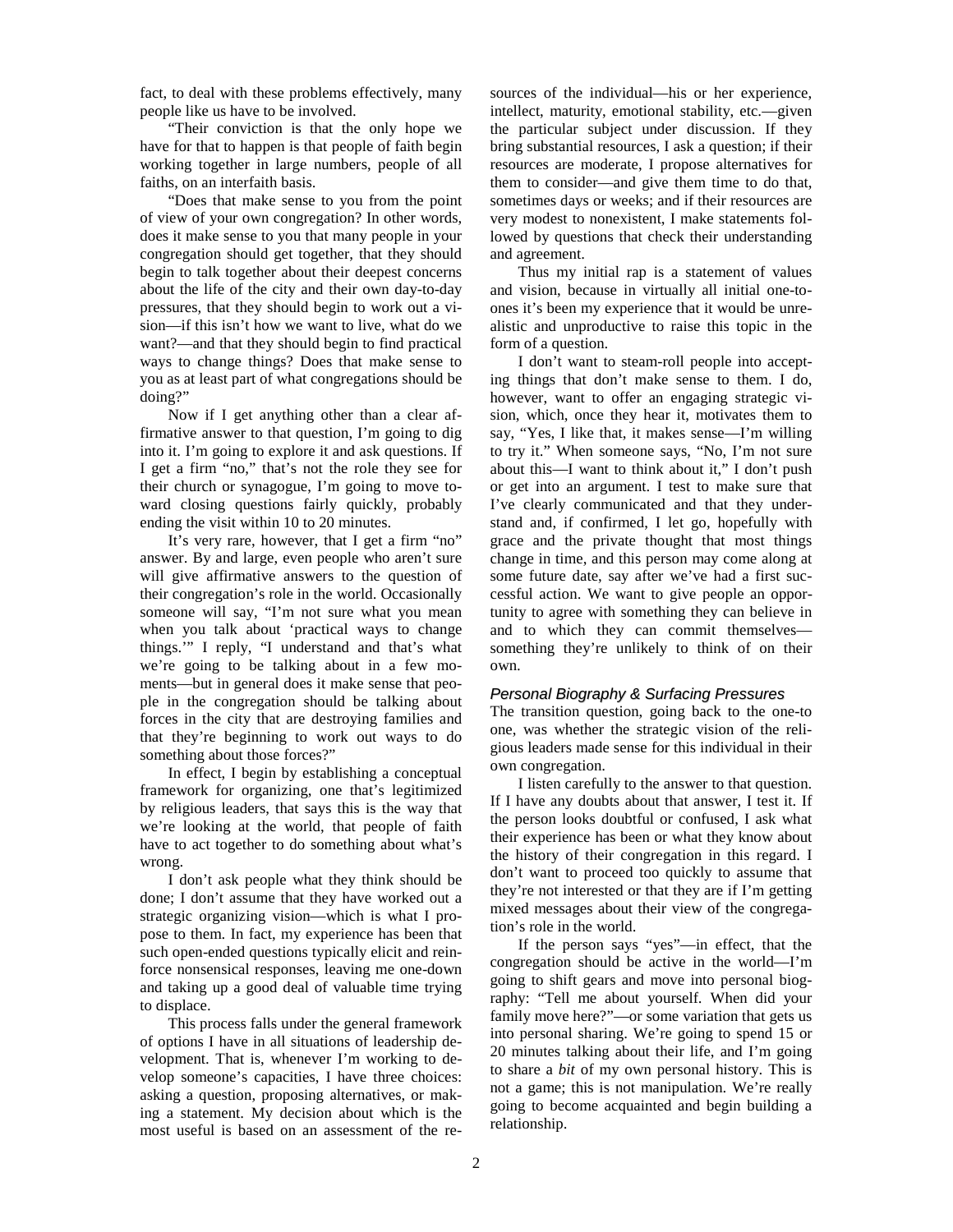As we move through this conversation, I'm sensitive to learning certain things about the person, but I don't direct the talk with a heavy hand to discover those things. I'm looking for personal experience that gives the individual an emotional and intellectual stake in taking action, and indicators of potential leadership capacity.

Typically such conversation tends to move chronologically. As we get up to date, I begin transitioning talk toward deeper pressures, if we haven't already reached them. For instance, as someone talks about their children, I'll ask, "Are there things that you see happening right now in the city that deeply concern you for the welfare of your children?" The operative words in this question are "in the city" and the "welfare of your children." I'm interested in two things here: If I ask what are your concerns in the "community," that term is so vague and means so many things to different people, it's easy for people to say "everything's fine," because they think of the community as their immediate neighborhood or block, or their congregation—in which case they often have no deep concerns, especially if they're moderate- to middleincome people. I want to make sure that they're thinking about the whole city, so I frame the question in that specific way. The second part of the question that gets underscored is designed to encourage people to tell me things they don't normally talk about, things that deeply trouble them, so the question focuses on their children and gets framed with explicit language and by my tone of voice, which is serious, attentive, and sympathetic. I want to dig below the surface here.

Ordinarily this will lead into 10 to 20 minutes of personal sharing. The basic goals I have in this conversation are: (1) to put my nose to the ground, to ask a lot of questions and learn specifics about their pressures, preferably through first-person stories and anecdotes that remind them of their own injuries and pains, increasing their motivation to act and teaching me important things that will be helpful in organizing; and (2) I am not interested and will actively discourage, in a nice way, analyzing or strategizing on their part. If someone says to me, "I think the thing we need to do is . . ." I'll say something like, "Well hold off on that for the moment—just tell me the story about what actually happened—let's not get into that right now." In a nice way I say, let's leave that alone for now.

Sometimes it's impossible to control the situation, but my goal is to keep away from analyses and strategies at this early stage. My favorite story in this vein is about the middle-aged father with two teenagers in Santa Ana who said to me, "I think we ought to shoot every son-of-a-bitchin' drug dealer we catch!" He's serious, looks me in the eye, and waits expectantly for my response, and finally says, "Don't you think so, Moshe?" So I

say, "I'll tell you what I think. I think I'm an ignoramus about what the solution is to this problem. I think that I'll have an idea of what we should do when the people in the organization get together and we do some research, talking to a lot of the people who are responsible for making decisions about dealing with this problem. And then, after we've talked to them and asked them a lot of tough questions, and after we sit down and talk among ourselves about their answers, then you and all the rest of the members of the organization will tell me what you think should be done about the drug problem."

I like to deal with the inclination some people have toward premature analyzing and strategizing by setting expectations that create culture within the organization about how we come to conclusions regarding action, and I do that by defining myself as an ignoramus and talking about the necessity for organizational research.

We talk for 10 to 20 minutes about this person's pressures—occasionally I'll raise questions about hopes and dreams—and when we've played out most of the energy, if I think it's necessary or useful I'll say something like, "Let me tell you what we're doing, why, how we do it, and where we think it's going." At this point I've listened for maybe a half-hour; now I may do most of the talking for a roughly equal amount of time.

#### *Strategic Organizing Vision*

Typically I move into this explanation by going back and picking up the piece about the sponsor committee that I dropped at the beginning of the one-to-one:

"As I was saying when we began talking, the project sponsor committee—the religious leaders who sponsored the formation of this project believe that large numbers of people like us, people of faith, have to be working together if we're going to do something about the kinds of problems we've been talking about. You've raised concerns about the schools, the drug activity, and high rents. The sponsor committee point of view is that experts and professionals alone can't fix these problems.

"The difficulty with this idea is that when we look at the life of our religious congregations, mostly we don't see people doing anything about these problems. Occasionally we see religious people organized to provide immediate help to the needy, but rarely are they organized to get at the root causes, to change public policies and laws. A lot of us are saying that some of our problems have reached epidemic proportions; most of us in Santa Ana agree that drug and gang problems are at the epidemic stage. Yet large numbers of people in religious congregations aren't doing anything to turn this situation around.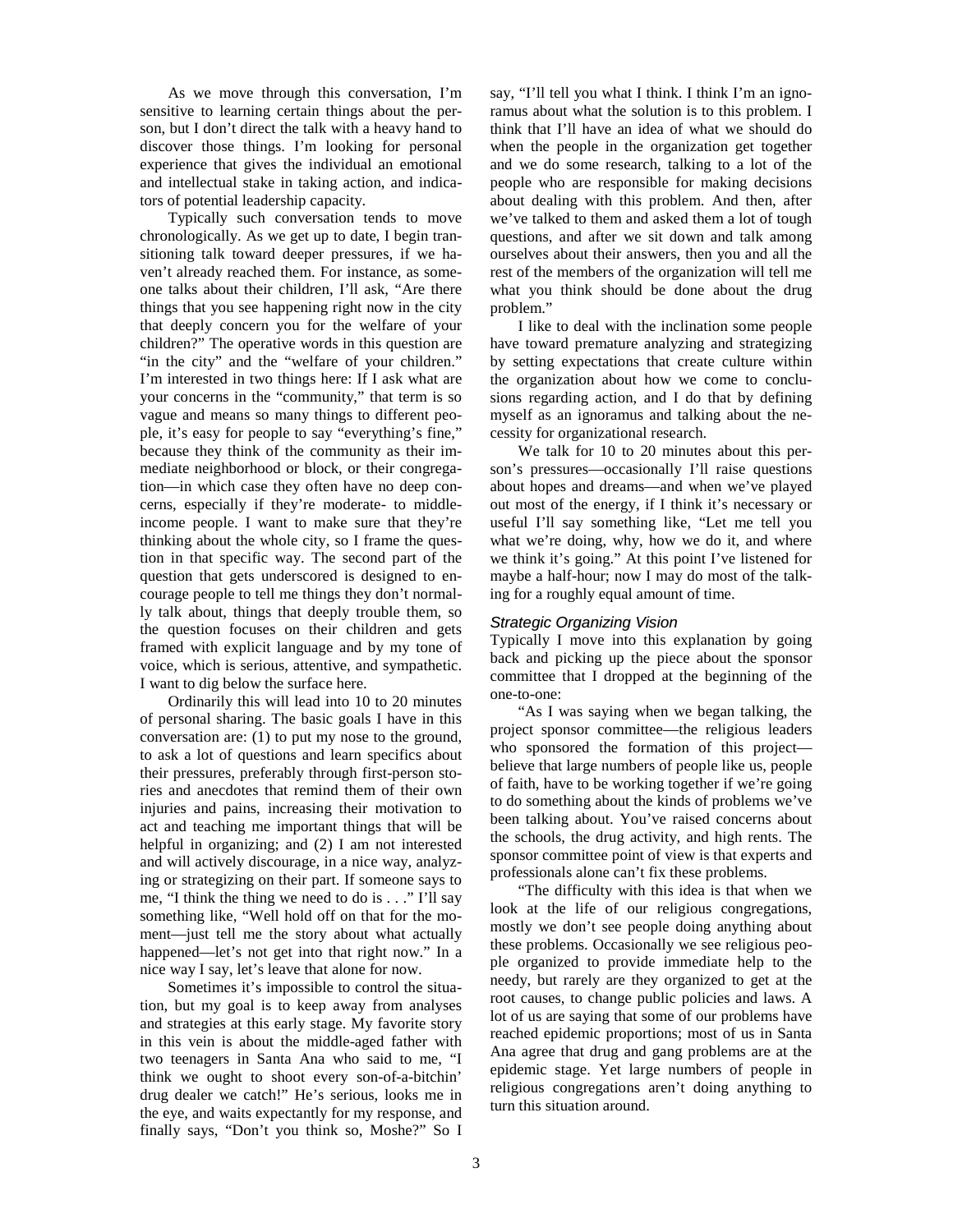"We see there's a lack of leadership—not by the pastor or the bishop or the corporation executive, but by people like you and me. We don't expect great speech-making or that kind of thing, but much more talk about what's happening, like, 'We've been getting more and more graffiti in the neighborhood, we're seeing more and more kids in gangs. We need to get some people together to see what we can do about it.' So we mean leadership where many people begin to take responsibility for what's going on in their own community. And we see very little of that."

If I see any doubt in the person's response, I'll ask, "What do you think? Does that fit your experience?" Most will answer "yes" and talk about the immobilization of their congregation if I ask directly about it.

"The question we ask ourselves is this: If the problems are epidemic, why aren't people doing something? We believe that relationships in congregational life, in one respect, aren't working nearly as well as they might. That's not to say that if you've been a member of a congregation for a number of years that you don't have some wonderful friendships. Of course you do.

"If I ask people, as I do over and over again, 'How do you feel about folks in your congregation?' typically the answer I get sounds like this: 'Oh, wonderful. I've been a member for years and I'm on the festival committee, and I just love it. Some of my best friends are members of the congregation.'

"Then I say, 'That's great. Let me ask you another question. In the last year, how many times have you sat down with another member of the congregation, not your best friend, for a half-hour or 45 minutes, while that person shared with you their deepest concerns—whether about the community, or their own health, or their children's welfare, whatever—and you just listened, without interrupting or correcting or giving advice? Or where you shared those things with someone else? Or where one of you shared your hopes and dreams with the other? How many times have you done that in the last year?' If I ask that question of 50 people, not more than one or two say that they do that. All the rest will tell me, 'Oh, I don't talk to people in the congregation about those things.'

"What's your experience of that?" I then ask. And most will promptly acknowledge that they too rarely if ever have such one-to-one conversations with other members of their congregation. Occasionally someone will respond that they do have such contacts. So I ask, "What are the circumstances?" And they answer that they're involved in the congregation's program to feed the homeless or some other structured program sponsored by the congregation. Usually they will acknowledge that, although they personally are doing it, it isn't happening generally within the life of the congregation.

I continue: "We have some simple conclusions about all of this. People have learned not to think about the things that most deeply concern them, the things they yearn for most in life. Why? Maybe because of fear or powerlessness or early upbringing. What kind of fear? If you live on a street where there's a drug house, it's frightening to think about calling the police. What if the police come to your house first and then go to the drug house, and what if you're identified by the drug dealers? That can be scary when you see the drug dealers. Or maybe it's powerlessness. You spend two hours a day in traffic, but there's nothing you can do about it—so why think about it. There's no point in thinking about things we have no power to change. Or maybe you were raised with the idea that public problems should be left to public officials.

"Whatever the specific reason, many people have learned not to think about the things that most deeply concern them and not to think about their most cherished hopes and dreams. If they don't think about them, they don't talk about them; if they don't talk about them, they don't act on them. That's what we're seeing.

"Our conclusion, then, is that there's something missing in the relationships between people in congregational life—which, again, is not to say that you don't have wonderful friendships with people in your congregation. It is to say, however, that we believe relationships in congregational life should include the things that most deeply concern us, and our deepest hopes for our families—which should be shared throughout the congregation. That sharing is like a conversation that percolates through the life of the congregation, in the form of many one-to-one contacts. The context, of course, is the vision and the values of the congregation, to bring the kingdom of God on earth. That's what our religion should be about—to enhance, to uplift human life. But we can't uplift it with only the vision and values if we're not talking with each other and then acting on that talk.

"We have an approach that directly tackles this shortcoming in relationships. It began when I met your rabbi. I knew the day we met that, no matter what I proposed, I must build a relationship with him. He must be able to look at me and positively answer the questions: 'Is he honest—does he have integrity? Is he competent—can he do what he says he wants to do? Is he committed—will he stick? Do I like him—do I want him to be around me and my congregants?' If he can't affirmatively answer these questions in his own mind, if I can't build a relationship with him, then whatever I have to propose will go nowhere.

"If I do build a relationship with him and he considers the possibility of the congregation being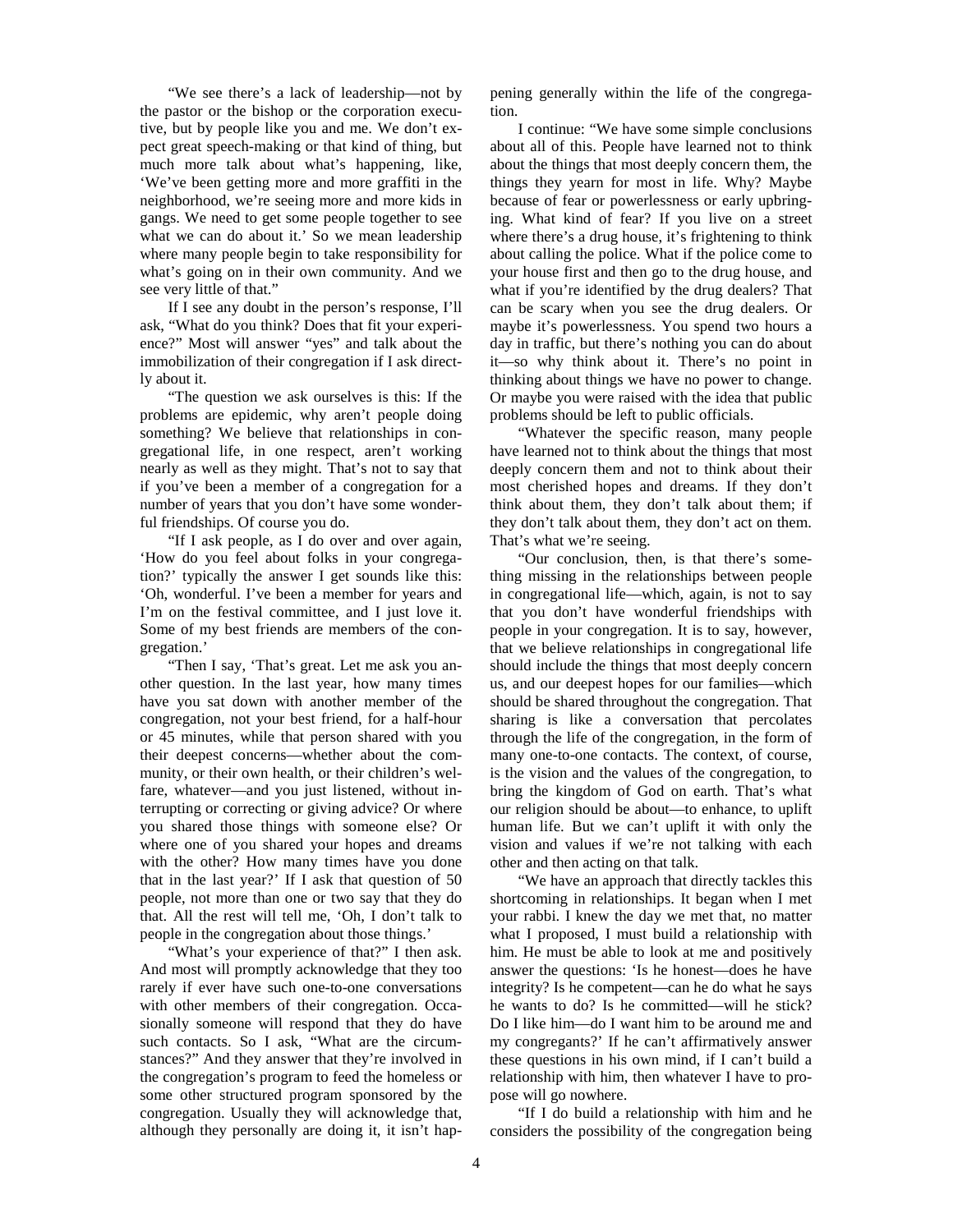a part of this project, then he suggests that I talk with the congregational staff and some key leaders. Then finally he suggests that I talk with many people in the congregation, which of course is why I'm here today. This gives me an opportunity to get acquainted with people, to learn the concerns of members of the congregation, and to share with them how we approach these problems.

"The approach includes a series of workshops, usually three, each lasting about an hour and a half to two hours, scheduled about a week apart, say on a weekday evening from seven to nine o'clock. I want to tell you a little about these workshops there's not time to explain everything that happens—to give you an idea of what they're about.

"In the first workshop we spend about a halfhour sharing with one another what the real world is about, the day to day world, particularly the down side. People describe everything you can imagine—what they're facing, the things that are pressuring them and their loved ones—lack of affordable housing, drug and alcohol use by young people, poor schools, impossible traffic, gangs, some of the things you've talked about today, and a lot more. In that first half-hour we hear every emotion: fear, frustration, anger, resentment. In the second half-hour, we ask people to share their hopes and dreams—not pie in the sky in the bye and bye, but what the world could look like 10 or 15 years from now if most of the people of faith in our city were working together in a positive way. What's the world you want for the next generation, your children or grandchildren? We take a halfhour to talk about these things. In the third halfhour we do something that people often don't initially see the connection to. We ask them to describe the characteristics of healthy relationships between any two human beings—spouses, parents and children, friends, neighbors, relatives, coworkers. We make a list of those things. You can obviously make such a list yourself—respect, trust, honesty, reliability and responsibility etc. Finally, we ask people to consider the connection between those qualities of healthy relationships and the real and ideal worlds. It rarely takes more than a moment or two for people to see that the real world is marked by the absence of those relationship qualities and that we define the ideal world largely in terms of those qualities. The point we want to emphasize is that the quality of our relationships, oneto-one, determine the quality of the larger world we live in.

"In the second workshop we analyze some of those real-world problems. That is, the church members do the actual analysis. I begin by asking them to pick three or four problems, from the previous week's workshop, to analyze. Here's an example. We did a workshop at St. Joseph's Catholic Church in Santa Ana and I asked what problems

they wanted to analyze. One woman raised her hand and said 'drugs.' I said, 'Fine, what's the specific problem?' She replied, 'I live right across the street from the parish school and the church, in the apartment building on the corner of Lacy and Civic Center.' I know that corner because I'm at the church regularly. She continued, 'We have a drug dealer in front of the apartment building every afternoon, right across the street from the school and the church.' 'Okay,' I say, 'here's the first analytical question: How do you practically accommodate that problem? What do you do, as a practical matter in your life, to live with that problem?' She says, 'Well, two years ago I stopped letting the kids play in the park after school because of the drug dealers there. Now I don't let them play on the sidewalk in front of our building anymore. When school's out, they come directly home and into the apartment. They stay inside until they go to school again in the morning, except on weekends when my husband or I can be with them outside.' 'Okay,' I say, 'you practically accommodate this problem by keeping your children indoors whenever they're not in school. Here's the second analytical question: What pressure is being created in your family by your practical accommodation of the problem?' She says, 'I've got five children. We live in a three bedroom apartment. It's small and crowded—my younger brother is staying with us. They're young, healthy children—the oldest is only eleven—and they're yelling and running and throwing things all the time.' I say, 'Boy, that's a lot of pressure.' She says, 'Yes, my husband doesn't like it—he gets upset.' 'Well, that gets into the third question,' I go on: 'What's going badly in your family because of this pressure?' She says, 'I'm yelling and screaming and I've been hitting the children.' If you looked around the room at St. Joseph's that night, it was clear that at least a half-dozen folks were nodding in agreement; they were living with variations on this woman's problem. They not only understood the problem but they had some idea of what was coming in this woman's family if the sickness wasn't checked, if the violence continued.

"The point of this analysis is this: no matter what problem we begin with—we usually analyze three or four problems like this—it starts out with people thinking it's "out there" in the community, like drugs or bad schools. But when they analyze it through their own experience, they come to see that its consequences are "in here," inside their family, and that it's destroying their family. That's new for most of us, to understand that connection between so-called community problems and family problems.

"Ordinarily, at this point in the workshop, I ask people, 'Who do you turn to for help with these problems?' Some people say family, friends, or professionals, but usually the largest group—from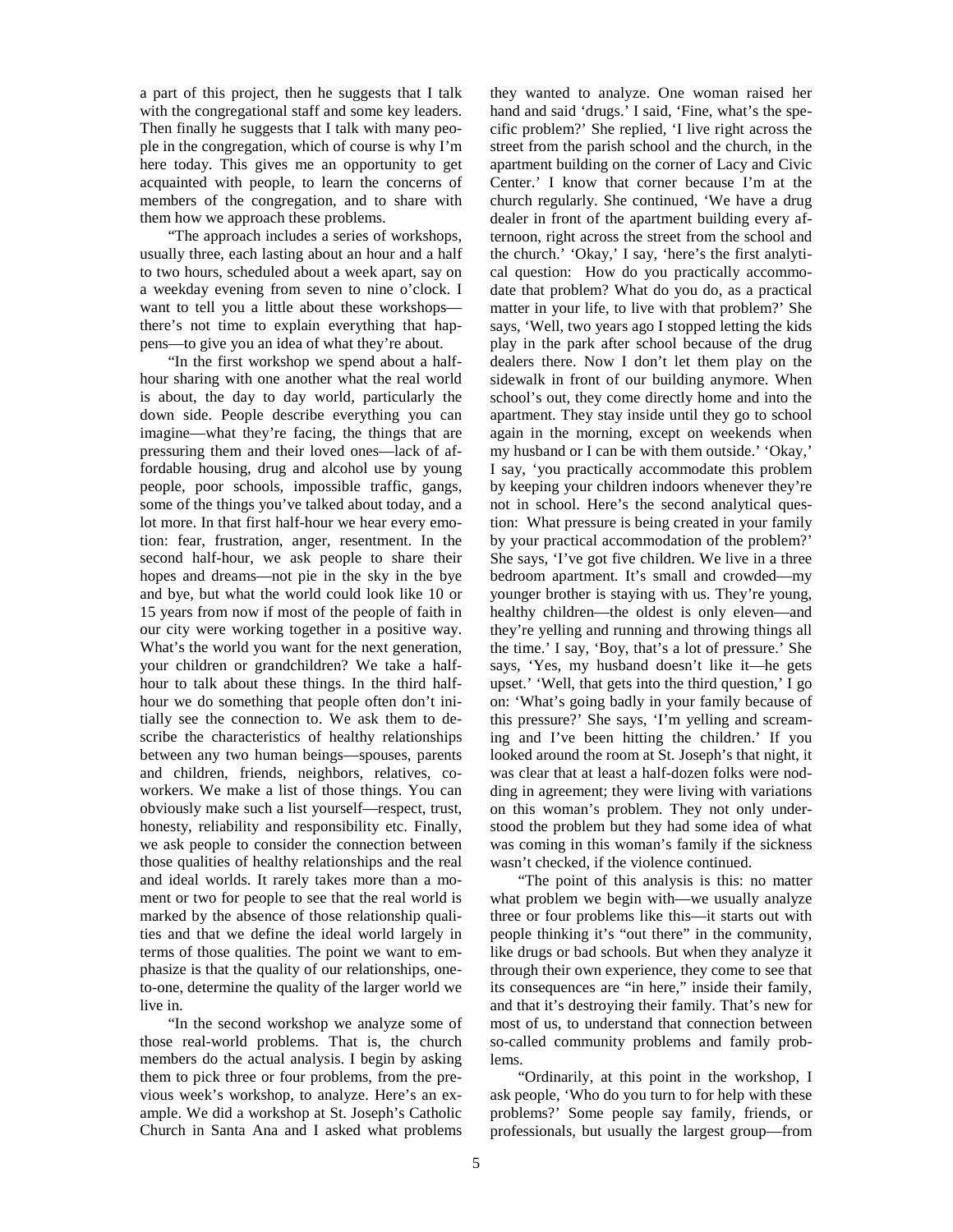a quarter to a third of everyone present—say they turn to the church, by which they mean the staff. The pastor and some of the staff are usually there—I've invited them and talked ahead of time with them about this part of the workshop—and I ask them about this. I asked Fr. Jerome at St. Anne one night, 'What do you do when this tidal wave of family and community problems washes up on your beach?' He said, 'I wave my magic wand until it all goes away.' People chuckled and when they stopped laughing he began talking in earnest. His reply was a variation on what we typically hear from church staff in these situations: 'I'm doing so many weddings and baptisms and masses and classes, I'm overwhelmed by my regular responsibilities. Every week scores of people come to me with terrible problems, I'm rarely able to see them for more than a half-hour, and I know I'm not able to give them real help with these family and community troubles. I often feel like a failure and wonder what I'm doing in the ministry.' Normally, of course, pastors don't say those things because there's no constructive place for them to do so. But in these workshops we often hear the church staff saying publicly for the first time that they can't help people with these problems.

"At this point, people in the workshop begin to spontaneously acknowledge that 'Of course, we all have to be the church. It can't only be Fr. Jerome and the staff. We all have to help in fixing these problems. We can't rely entirely on the professionals, the priests and social workers and teachers.' People begin to acknowledge that the congregation—not just the staff—has to become a living body in the faith, with response-ability for bringing the Kingdom of God on earth. Typically, as they're seeing and affirming this, I'll ask them, 'why haven't you been? Why haven't you been thinking of the congregation as the church, instead of relying so much on the staff?' And people will think about it for a moment or two and say, 'because we haven't talking about these kinds of things in our church. We haven't been doing in our church what we've been doing in these workshops for the past two weeks.' We then begin to acknowledge as a group that the relationships in the church have not normally included one-to-one sharing about deepest concerns and hopes and dreams. I then ask, 'Do you think it's important that many people in the church begin to talk about those things, and begin to have the kind of conversations you've been having in these workshops? Do you think it's important that people in your church get together to find ways to deal with these problems in the world that are destroying family life, to bring the values and the vision of the church to life in the world? Don't answer that tonight, but if you think so, come back next week for the final workshop and we'll focus on how to begin doing that!'

"In the last workshop, we spend most of the time with role-plays and demonstrations that show how to set up a one-to-one visit. There's a couple of key things to know: The purpose of this visit is not to do a survey—we're not census-takers. The purpose is relationship-building, to begin or deepen a relationship. That relationship will become as real as any other you have right now, hopefully with respect and affection, mutual purpose and pleasure—all the things that we want in relationships. We're also going to find out someone's concerns by listening a lot—not judging, advising, or arguing. We ask a few questions, but mostly we listen. In this third workshop, then, we talk about the practicalities of how to do a one-to-one visit.

"At the end of the third workshop, those present make a decision, individually and as a group, with the guidance of the pastor, to form a church community organization. That organization becomes the cutting edge of the congregation in bringing the values and vision of the church to life in the world in a way that changes life-destroying forces in the larger community.

"I want to give you and idea of how the church is able to affect problems in the larger community. The simplest way is to tell you a story about a church that did just that. Let me tell you about St. Anne. It's a large church on the south side of Santa Ana. They had been trying for 14 years to get the city to install a traffic signal at the corner of Borchard and Main streets, where the church and its school are located, because the crosswalk there had been the site of several deaths, innumerable injuries, and a constant source of terror for those trying to get from one side of the street to the other. The city had rebuffed every initiative of the church to get a traffic signal.

Then the church went through this process. They did one-to-one visits, several hundred; thirty or so people from the workshops formed a parish community organization, and they began to meet every three or four weeks. They reported back on the one-to-one visits, sharing the kinds of concerns they heard from people, and after a couple of months they decided—based on their training that the problem they wanted to work on was the dangerous crosswalk.

They began with the first step—research. Groups of five, six, seven people began to interview the key decision-makers who had some responsibility for this situation. They went to the traffic division of the police department and they learned the actual number of deaths and injuries in the crosswalk over the past two or three years, by official statistics. They went to the streets department of the city and found out that there was a priority list for such installations and where their intersection was on the list. Near the bottom! The city engineer said that there wasn't sufficient traffic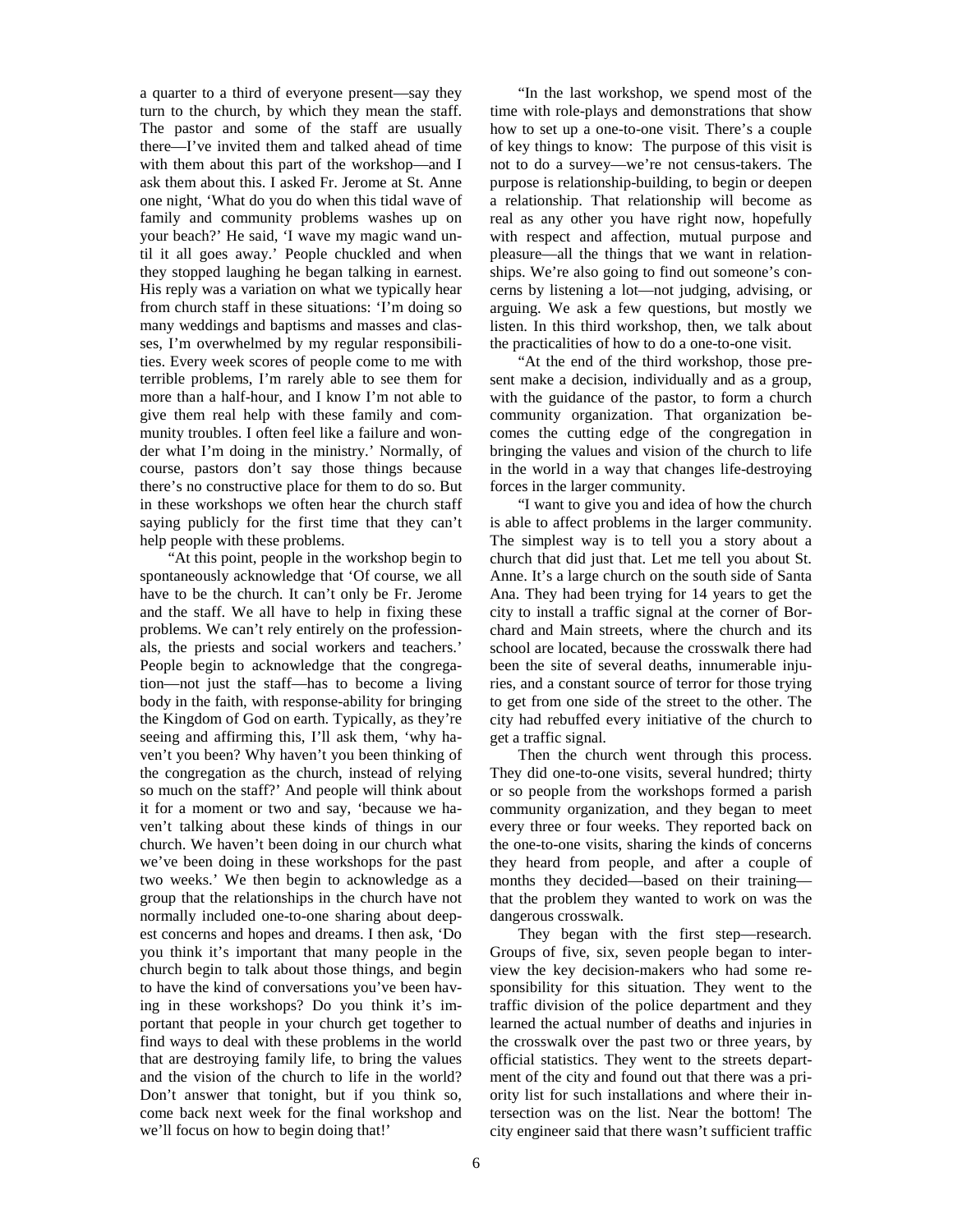coming out of Borchard street onto Main to warrant, on a technical basis, the installation of a signal—and the city didn't plan to put one in. They interviewed county and state officials and learned their standards for installing traffic signals. The last research they did was with the official, lowest in the city bureaucracy, who had the power to give them what they wanted. In this case that was the city manager, because they had determined from their research that, although deaths and injuries were taking place in the crosswalk, they wouldn't be given a signal on "technical" grounds and would have to win it "politically."

"Three important things happened in that meeting with a half-dozen leaders from the church and the city manager. First, you should know that the demeanor of the church members was friendly and respectful, but businesslike. They weren't loud or rude or making ridiculous demands. They weren't there to ask for anything except information. They began, after introductions, by having a couple of people give "testimony," that is, they talked for about a minute each, describing their (or their child's) personal experience in the crosswalk. That allowed the city manager to begin to understand the problem from their point of view. Then the spokesperson for the group asked the city manager the two key questions: 'What is the general policy of the city or your office about situations such as this?' As he answered that question they listened respectfully, regardless of what they thought or felt about his answer, and then asked him the second question: 'What do you plan to do about this particular situation?' They listened carefully to that answer, which was very unsatisfying for them because he largely repeated what they had been told by the city's traffic engineer. They told him that many members of the church were concerned about the situation, and they invited him to a meeting of the parish community organization to tell all the parishioners what he had just explained to them. He agreed to do that. He's a political appointee. He understands that St. Anne is a substantial church, that he needs to deal with it.

"The week before he came to the meeting of the parish community organization, two or three leaders of the organization arranged an appointment with him, went to his office, and shared a copy of the agenda for the upcoming meeting and a list of the specific questions he would be asked. We don't want to blindside people and give them bad surprises.

"What is it that the St. Anne people wanted? Of course they wanted to get a traffic signal installed, but equally or maybe more important, they wanted to develop a relationship with this decisionmaker. The crosswalk was only one, small problem among many. They wanted a relationship of mutual respect that would enable them to deal effectively

on a number of problems. Now, our people typically respect public officials. They may not like them or agree with them, but they respect them. That is, they respect their power. They understand that these officials have the power to make decisions that can affect their lives for good or ill. What they want is respect from the decision-maker. What does that mean? It means that when they tell the official that they have a problem, the official is listening in earnest. And when they ask the official what's going to be done about the problem, a substantive solution is proposed to them. That's respect.

"Our understanding about how we get respect is simple, although not always quick or easy. It's based on three things. First, people in power respect power. We don't have a lot of money; our power is based on numbers. When we want to influence a public official, we turn out with large numbers of people—at least 150, 200 or 300 hundred is much better—but not rude people, not obnoxious people. The second thing is, we're respected if we're disciplined. That doesn't mean we behave ourselves; we do that as a matter of maturity and common courtesy. By discipline we mean doing our homework, careful research and planning. When we talk with a decision-maker we make it our business to know more than the official does about the problem at hand. Sometimes we catch them short and they're embarrassed, but they respect us for our knowledge. When we say a meeting will start and end at certain times and that there's a set agenda, that's what happens—and we're respected for it. They respect that discipline; they like working with it. The third thing that earns the respect of decision-makers is that we compel them to listen to the pain of the problem. We understand that they have decisions to make about priorities, how money is to be spent to resolve problems for people. We don't think such decisions can make any sense unless they're based on real understanding of the pain of these problems for people. If the decision-maker only knows of the problem from reading reports or listening to bureaucrats, there's no real understanding. In public meetings with decision-makers, we have people go to the microphone and give testimony. These are people who have first-hand experience with the problem. They're given very simple instructions: you're to talk for no more than one minute, you're to reveal any emotion that you feel genuinely grief, anger, frustration, whatever, and you're not to attack the official personally. We compel officials to listen to the real pain of these problems. When Marty Maciel gave testimony in our meeting with 1200 church members and the mayors of Anaheim and Santa Ana, she talked about her brother Tommy who died a drug addict in the county jail. Probably more than half the people in that audito-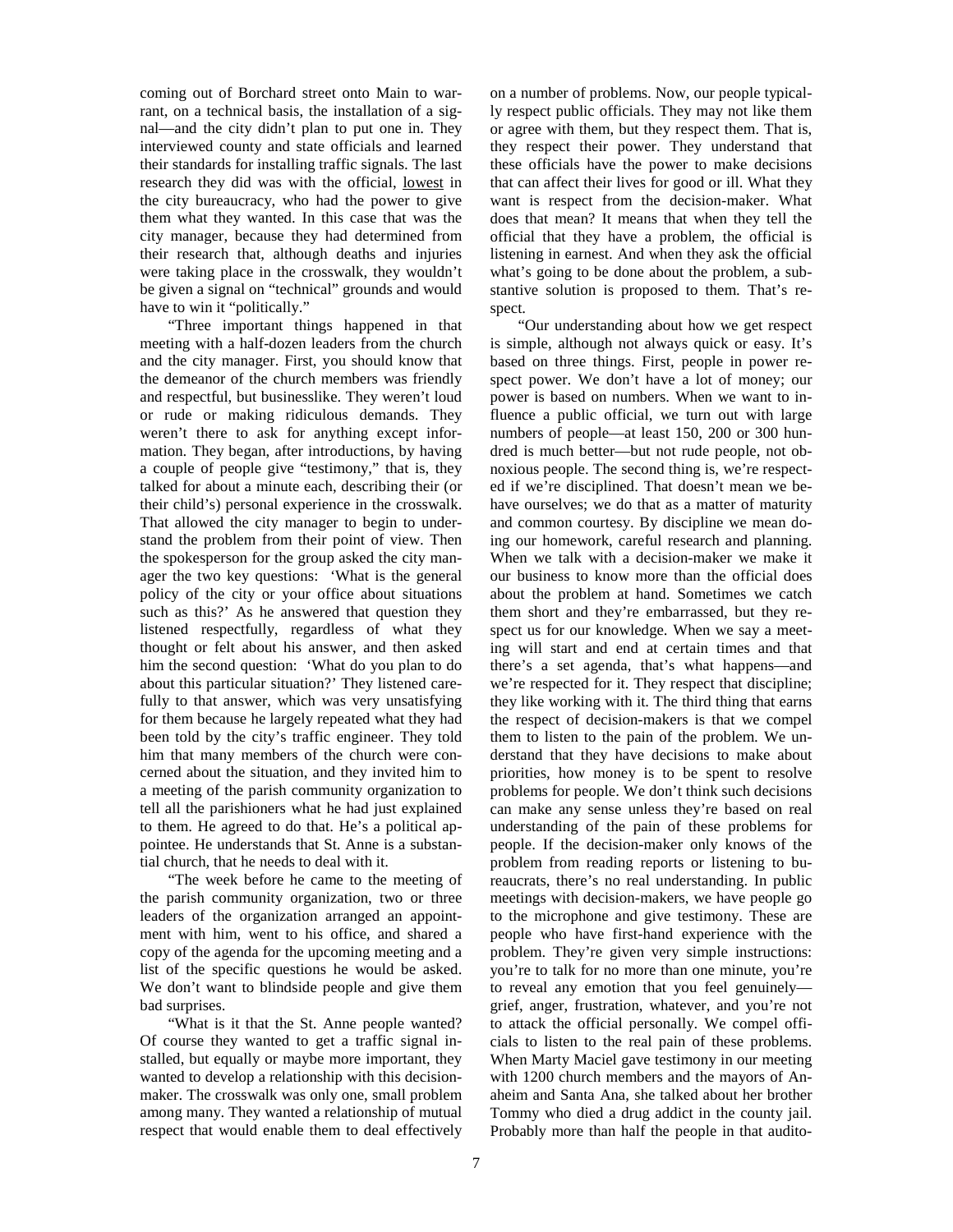rium had tears in their eyes—and the two mayors were obviously moved. Those three things turning out large numbers of people, discipline in research and planning, and constructively sharing the pain of the problem—earn the respect and response of decision-makers.

"What happened at St. Anne? The city manager came to the meeting of the parish community organization. More than 450 members of the church turned out for the meeting in the parish hall. There were two head tables at the front, the city manager and his assistant at one, four of the organization's leaders at the other. There was a report on the research that had been done, testimony given about the crosswalk, the city manager had five minutes to make a statement, the leaders asked him a number of clarifying questions, and finally one of the parish community organization's leaders at the head table—someone we call a 'pinner'—directed the 'closing' question to the city manager: 'Given everything that's been said tonight, are you willing to make a commitment now to install a traffic signal at the corner of Borchard and Main in the next 120 days? What do you say, can we count on your commitment to do that?' What he actually answered was, 'No, I will not make that commitment. But this is what I will do: I'll order a crossing guard immediately—you'll have that by tomorrow, and I'll put the traffic signal in next year's budget—you'll have it then.' He got a terrific round of applause; we declared him a 'hero of the people.'

"From that day on, the St. Anne parish community organization and its leaders had a working relationship with the city manager—they had earned his respect.

"Does that make sense to you?—working that way with decision-makers. Are you concerned enough about the things you mentioned earlier and does this make enough sense to you that you'd want to come to a first workshop? I assume that if the workshop doesn't make sense or doesn't seem relevant to you, you wouldn't come back for the second—there's no obligation. What do you think?"

#### *Stumbling Blocks*

There are, of course, a number of questions, concerns, objections, and rationalizations that are raised in these one-to-ones.

One of my "favorites"—we encountered it regularly at founding meetings of neighborhood organizations years ago—is the person who says, "We don't need to go through all this organizing stuff. I personally know councilman Fnork. I can talk with him tomorrow morning and straighten all this out." A more subtle and contemporary variation on this theme is the person who says, "Two of the council members are congregants in our church. They're wonderful people and we've

known them for years. I'm sure they'll listen to our concerns and do something about these problems."

This response represents a number of different variables. On one level it may represent a fear of conflict and ignorance of the potential benefits to be realized through constructive conflict. On another level it may represent a resistance to look at what the city council hasn't been doing, the extent to which personal relationships aren't sufficient to move political processes, particularly when scarce resources are at stake. This response also fails to see the necessity for building power in larger arenas, which requires the federation of organizations—a number of churches must work together to influence not only city council members but county, state, and corporate officials.

On a more abstract level, I take the point of view that there are two kinds of things in the world that we want: those we can have for the asking most of those things we've already asked for and got—we don't need to organize to get them; and those things we can't get for the asking—we have to work and struggle and fight for them.

There's another useful perspective about this question that was conveyed to me by a local public official, a director of planning in a small city in Orange County. He said, "I learned a long time ago that when one or two people come into my office with demands that I change some policy or procedure, I don't have to pay attention to them. They don't represent anyone but themselves. But when several hundred people show up to tell me that something's wrong and something needs to be done, as a responsible official I need to pay close attention—they probably represent the sentiments of thousands of people—not only because what they say is likely to be valuable information for me to do my job but for my own political well-being too."

#### *Organizer Objectives & Methods*

This one-to-one visit takes about an hour occasionally less, rarely more. It goes against accepted wisdom in the field of contemporary, institutionally-based community organizing, namely that a first one-to-one should be limited to 20 to 30 minutes. But I find that, apart from the value of relationship-building, which is enhanced by the additional investment of time, it lays a great deal of groundwork that translates into supportive organizational culture, improving prospects for successful workshops and a one-to-one drive subsequent to the workshops.

There are a number of basic principles and points, a sort of infrastructure if you will, contained in this visit. The principles include building organizational culture, normative understandings about what's going to happen and why and how and by whom, by setting expectations, using anecdotes